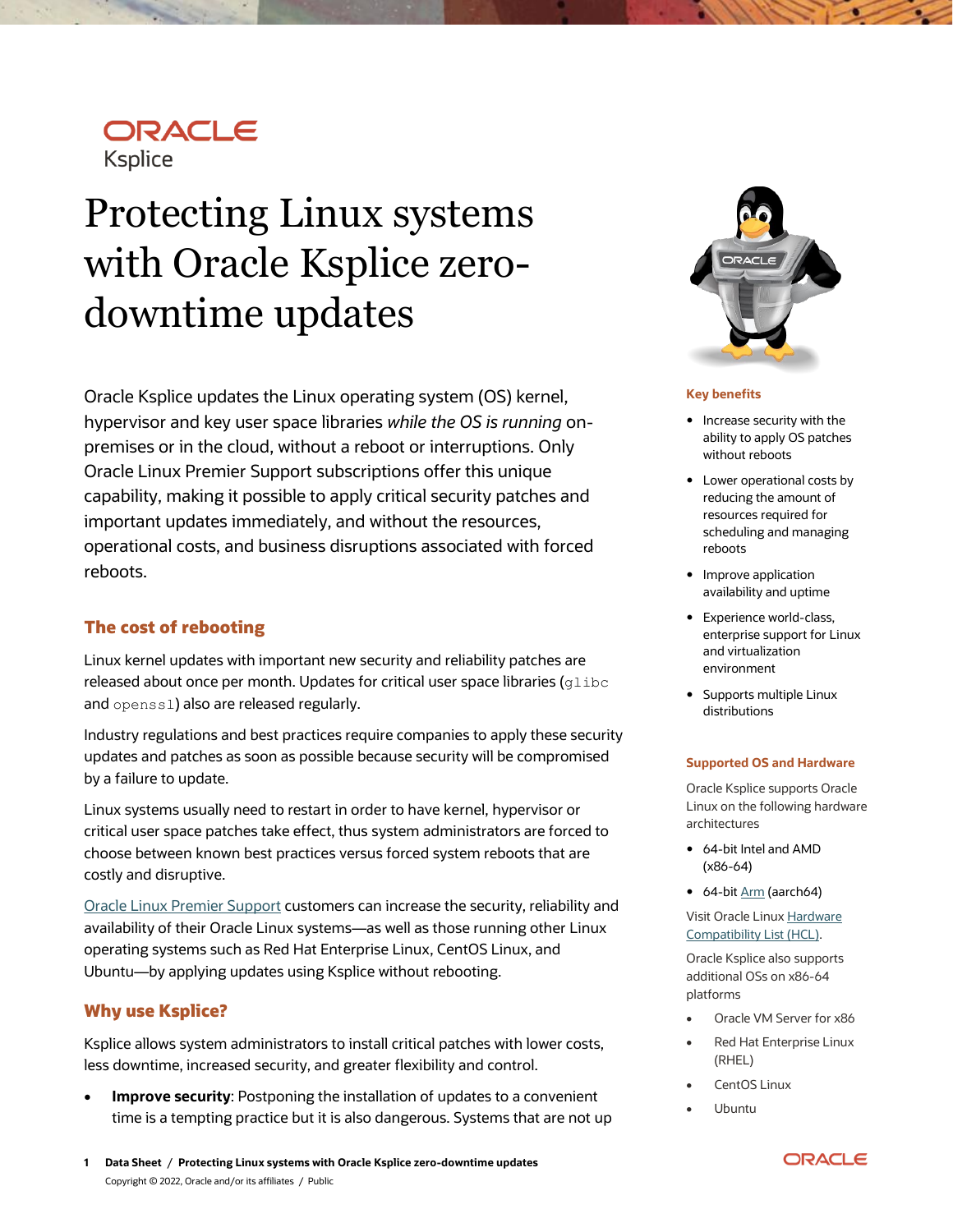to date are vulnerable. Ksplice makes it easy to keep systems up to date and secure, reducing the window of vulnerability by applying updates in a timely manner. In addition to protecting systems, Ksplice can alert administrators to suspicious activities with its [known exploit detection](https://blogs.oracle.com/linux/using-ksplice-to-detect-exploit-attempts) feature. As a result, security compliance is vastly improved.

- **Reduce operational costs**: Customers can stop spending long nights and weekends rebooting servers for critical updates. In addition, customers do not need to coordinate with system users about outages caused by reboots, which typically need significant advanced planning and costly supervision across hardware, OS, database, and application layers. Complications can happen during a reboot: for example, services might not start properly, or the interrupted system may cause a problem with a separate system. Ksplice saves customers this hassle and lets them focus elsewhere.
- **Improve availability**: With Ksplice, updates are installed quickly—a few seconds to a few minutes—without interrupting running applications or the people using those applications. The current status of systems can be easily checked before rolling out needed updates. Installing those updates requires no downtime, improving system availability. Critical updates and security patches are applied without rebooting. Rolling back Ksplice updates is also easy and is done without downtime, while other Linux live patching technology may require a reboot to revert live patches. Uninstalling all Ksplice updates can bring a Linux system back to the original stock kernel, or individual updates can be uninstalled by specifying a Ksplice identifier (KID) while the Linux system is running.
- **Experience world-class, enterprise support**: [Oracle Linux Premier Support,](https://www.oracle.com/linux/support/) [Oracle VM Premier Support,](https://www.oracle.com/a/ocom/docs/ovm-server-for-x86-459312.pdf) o[r Oracle Cloud Infrastructure](https://www.oracle.com/a/ocom/docs/linux-for-cloud-infrastructure-4024517.pdf) customers benefit from using Ksplice for zero-downtime diagnostic and security patches. For customers running an Oracle solution, there is one point of support for the entire stack.
- **Multiple OS support**: With [Oracle Linux Premier Support](https://www.oracle.com/linux/support/) (also included with an Oracle Cloud Infrastructure subscription or Oracle Premier Support for Systems), customers can use Oracle Ksplice for zero-downtime patching for supported Linux kernels in Oracle Linux, Red Hat Enterprise Linux, CentOS Linux, and Ubuntu.

### **How to get Ksplice and how does it work?**

Users can obtain an access key by subscribing to Oracle Linux Premier or Oracle VM Premier Support, which gives the customer access to the Unbreakable Linux Network (ULN). They can then request a Ksplice access key through ULN.

After installing Ksplice, customers can easily apply all important Linux kernel, KVM and Xen hypervisor updates without needing to reboot. No configuration changes or initial reboot is needed to install. Ksplice loads a Linux kernel module that rewrites portions of the running kernel to apply the updates.

An enhanced Ksplice client for Oracle Linux can be installed to patch in-memory pages of Ksplice-aware shared libraries such as glibc and openssl. A reboot is

#### **Key features**

**Rollback capability**. Any update that can be applied using Ksplice can also be reversed without rebooting.

#### **No performance impact**.

Ksplice does not negatively affect performance. No daemon or system agent is required.

**Web interface and API**. View and manage the status of Ksplice on Linux systems from one place – a web interface or programmatically via a REST API.

**Virtualization and container compatibility**. Ksplice works well in virtualization and container environments.

**User space patching**. Ksplice supports updates to many critical user space libraries such as glibc and openssl without rebooting.

**Offline Updates**. Ksplice can update systems not directly connected to the internet by using an internal update mirror.

**Known exploit detection**. Ksplice automatically sends an alert if an attacker attempts to exploit patched privilege escalation vulnerabilities.

**Proxy support**. Ksplice supports standard HTTP proxies to pass through firewalls.

**Access policies**. Ksplice offers access policies for individual systems or groups.

#### **Email notifications**.

Administrators can choose to be notified when new Ksplice updates are available for their systems.

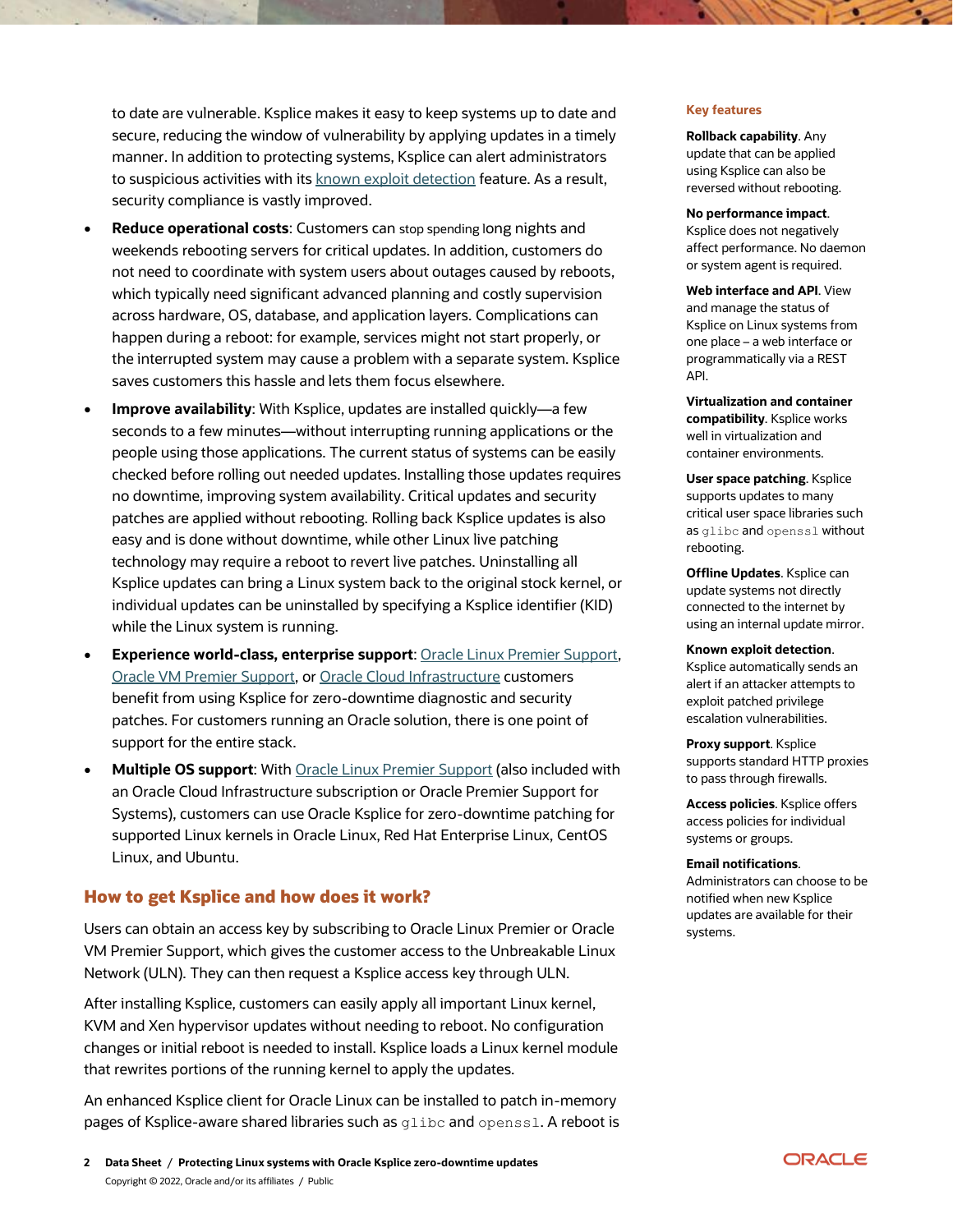required after installing the enhanced Ksplice client so that the system will use the Ksplice-aware versions of the user space libraries without rebooting for future updates.



Figure 1: Lifecycle of a Ksplice update

## **Known exploit detection**

An additional benefit of Ksplice is the ability to alert administrators when an alarm is detected via **Ksplice Known Exploit Detection**. When Oracle Linux systems are patched with Ksplice, not only is the security vulnerability closed, but tripwires are laid down for privilege escalation vulnerabilities. This means that if an attacker attempts to exploit a vulnerability that has been patched, Ksplice sends notification.

## **Management tool integration and ISV interoperability**

[Oracle Autonomous Linux](https://www.oracle.com/linux/autonomous-linux/) provides automated zero-downtime patching by leveraging Oracle Ksplice. Autonomous Linux and Ksplice are integrated with the [Oracle Cloud Infrastructure](https://www.oracle.com/cloud/) (OCI) [OS Management Service.](https://docs.oracle.com/en-us/iaas/os-management/osms/index.htm) The OS Management Service provides tools to automate common operating system management tasks, such as patch and package management, and security and compliance reporting for Oracle Linux Compute instances deployed in OCI.

Oracle Enterprise Manager has integrated Ksplice patching functionality to enable a simplified approach to the management of Oracle Linux in a single place including the ability to patch using Ksplice for both kernel and user space updates.

#### **Related products**

- [Oracle Linux](https://www.oracle.com/linux)
- [Oracle VM](https://www.oracle.com/a/ocom/docs/ovm-server-for-x86-459312.pdf)
- **[Oracle Enterprise Manager](https://www.oracle.com/enterprise-manager/)**
- **•** [Oracle Engineered Systems](https://www.oracle.com/engineered-systems/)

#### **Related services**

- [Oracle Linux Premier](https://www.oracle.com/linux/support/)  **[Support](https://www.oracle.com/linux/support/)**
- [Oracle Autonomous Linux](https://www.oracle.com/linux/autonomous-linux/)
- [OS Management Service](https://docs.oracle.com/en-us/iaas/os-management/osms/index.htm)
- [Oracle Premier Support for](https://www.oracle.com/support/premier/systems/)  **[Systems](https://www.oracle.com/support/premier/systems/)**
- [Oracle Cloud Infrastructure](https://www.oracle.com/cloud/)